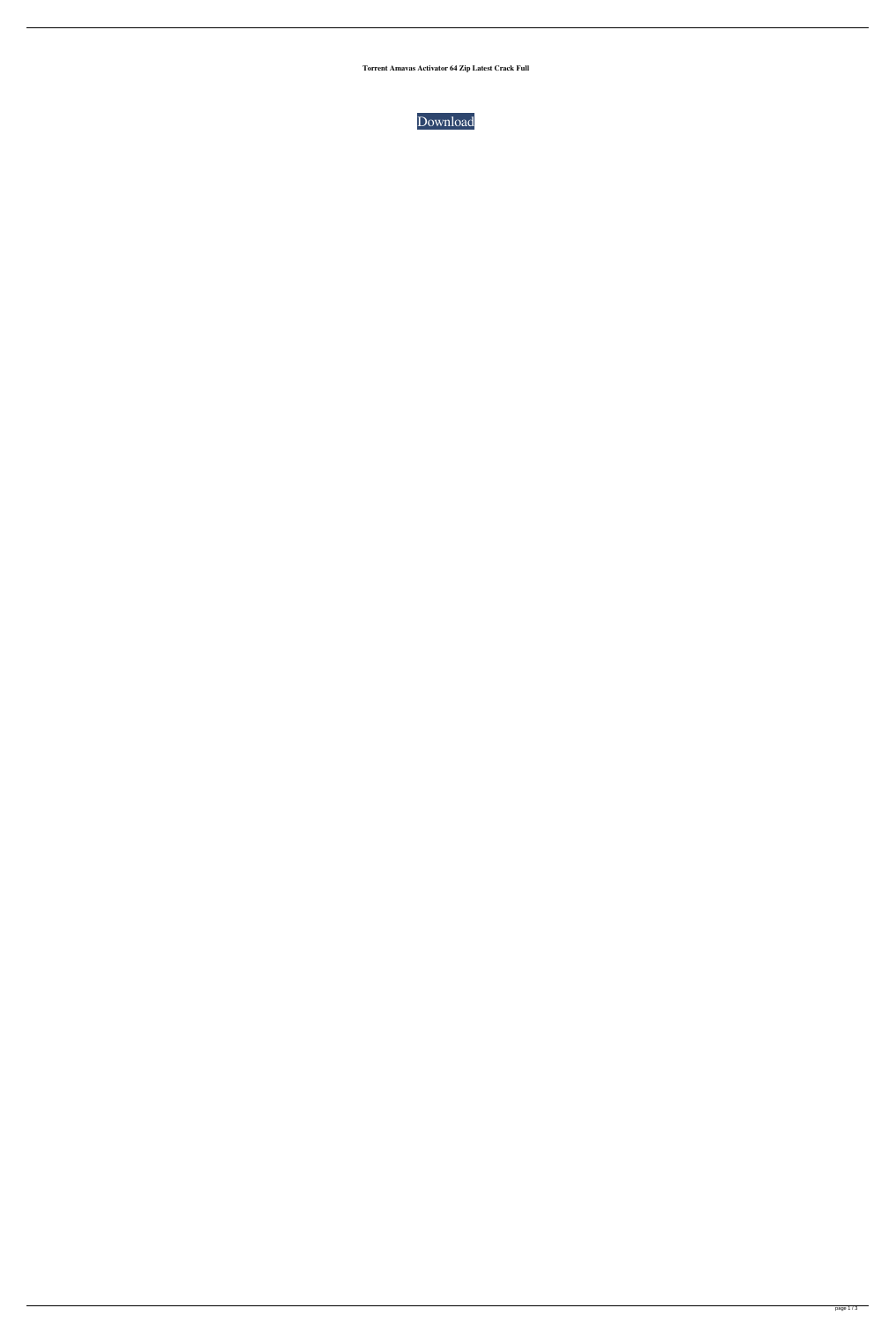watch full hd Amavas online watch hd Amavas online download hd Amavas free Amavas download Amavas Full HD Free Download For Pc, Laptop, Mobile And Chromecast And All other Devices Free Download Amavas Bollywood Full Movie In High Quality Leaked By Tamilrockers For Download!Q: Extracting contents from a file and moving it to another Hi I am trying to extract the last id from my url and move it into a new file. For some reason though, it won't work. The code is as follows I have tried to be as specific as possible. import urllib.request import os r=urllib.request.urlopen("") text=r.read() f=open("tempfile.txt","w") f.write(text) f.close() content = f.read() #print(content) #print(content) myFile = open("text.txt","w") myFile.write(content) myFile.close() A: I have just one error in your code. Your new line, f=open("tempfile.txt","w") should be myFile = open("tempfile.txt","w") Here's an example code, which I expect will work for you: import urllib.request import os r=urllib.request.urlopen("") text=r.read() myFile = open("tempfile.txt","w") myFile.write(text) myFile.close() myFile = open("text.txt","w") myFile.write(text) myFile.close() Q: How to check if a sequence of floating numbers are positive I am working on the project where I need to check whether a sequence of floating numbers are positive or not. I found out some ways to check if sequence is positive or negative but it is not